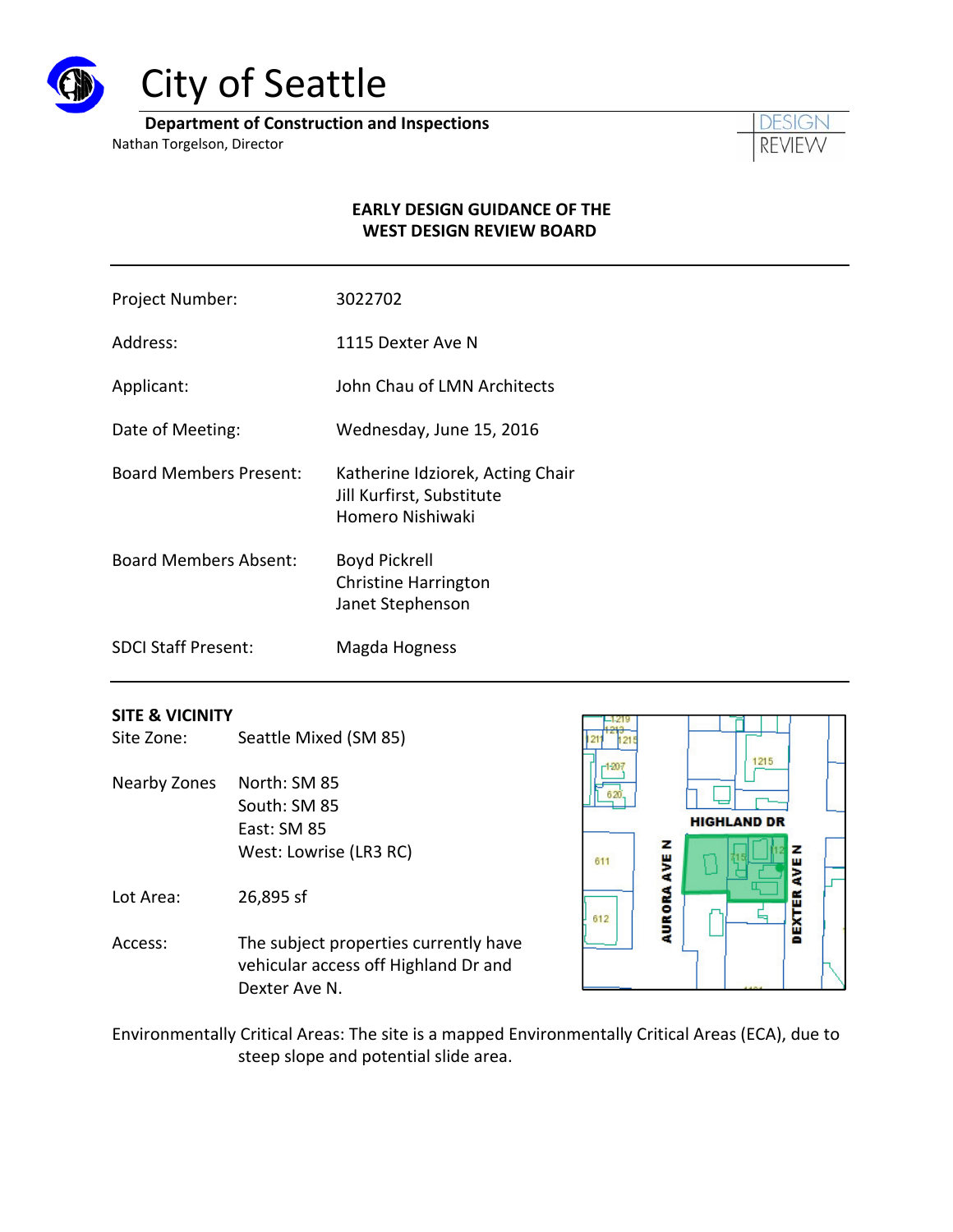## **Current Development:**

The site is currently occupied by four single family homes and one small commercial structure.

## **Surrounding Development and Neighborhood Character:**

The project site is located in the Dexter neighborhood, which is characterized by the close proximity to Lake Union and a mixture of housing and commercial office uses with a scattering of earlier maritime support businesses.

The site has street frontage on Dexter Ave N, Aurora Ave N, and Highland Drive. The vehicular access for Highland Drive dead‐ends at Aurora, due to steep topography; a pedestrian hillclimb is provided at this location.

Substantial new development for this area includes a mixture of residential, commercial and mixed-use buildings that have been recently constructed or are under review. The project itself is an expansion of a recently completed 10 story office building with 10,000 sf of retail, under project number 3006945. Across Dexter Ave N to the east, a proposal for a two 6‐story buildings containing 387 residential units is currently being constructed under project 3016543. To the north, across Highland Drive, is a 7 story multifamily building.

Dexter Avenue N. is an established major bike route from the northern part of the city to downtown and also functions as a busy north south vehicular and transit corridor. Aurora Ave N., also known as State Route 99, is a heavily traveled road that cuts off the neighborhood from the Queen Anne Neighborhood to the west. The closest pedestrian crossing is located at Galer St, three blocks to the north.

## **PROJECT DESCRIPTION**

The applicant is proposing a 10 story, 160,000 sf expansion/continuation of adjacent office building at 1101 Dexter Ave N, (3006945). The proposal includes below grade parking for 150 vehicles. The existing structures are proposed to be demolished.

## **EARLY DESIGN GUIDANCE June 15, 2016**

The packet includes materials presented at the meeting, and is available online by entering the project number at this website:

http://www.seattle.gov/dpd/aboutus/news/events/DesignReview/SearchPastReviews/default.aspx

The packet is also available to view in the file, by contacting the Public Resource Center at SDCI:

**Mailing Public Resource Center Address:** 700 Fifth Ave., Suite 2000 P.O. Box 34019 Seattle, WA 98124‐4019

**Email:** PRC@seattle.gov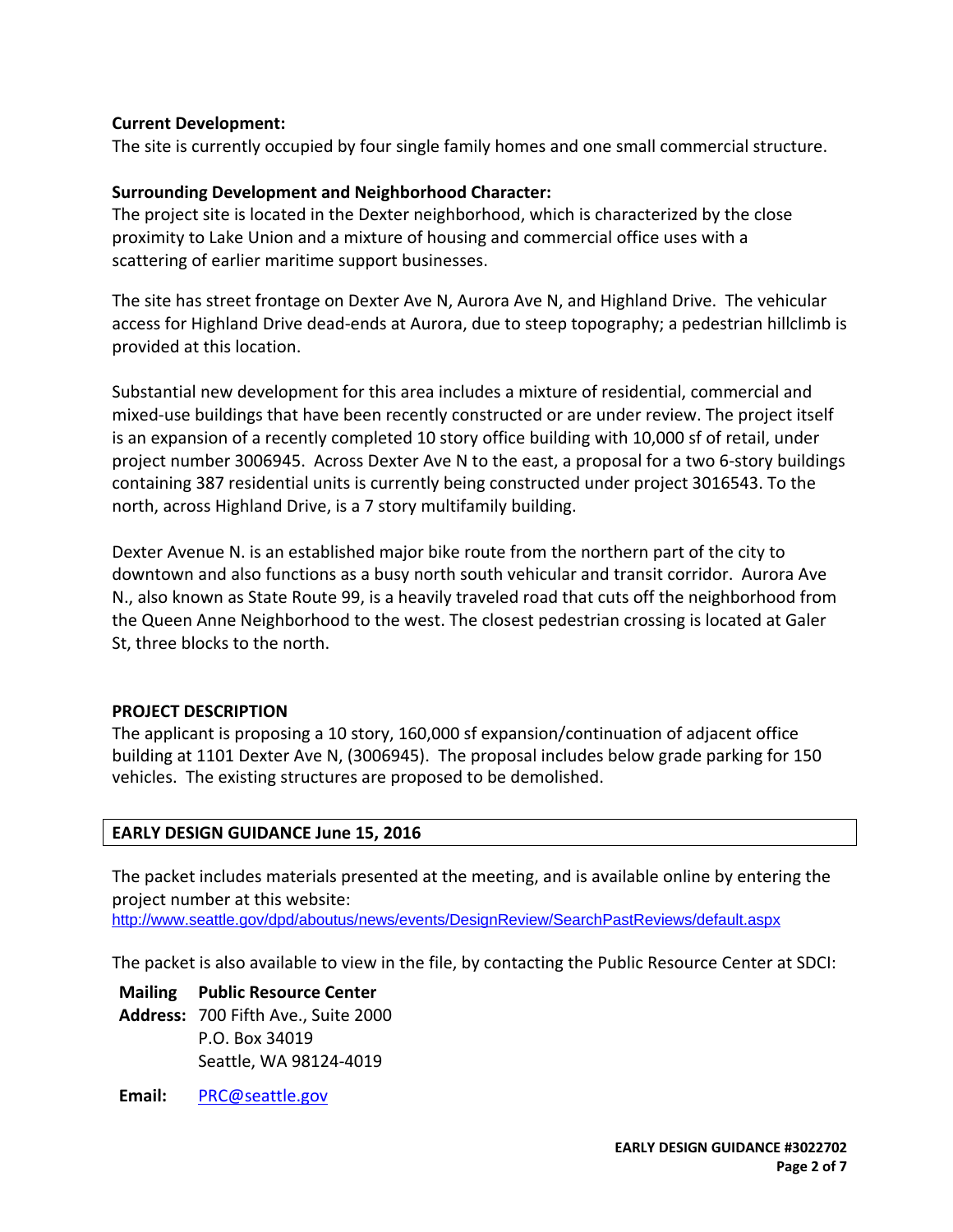## **PUBLIC COMMENT**

The following comments were offered at the EDG meeting:

- Concerned with existing glare and light pollution, existing structure has very bright vertical lighting at the northwest corner. Would like to see existing/proposed lights turned off at night.
- Concerned with additional noise impacts.

## **PRIORITIES & BOARD RECOMMENDATIONS**

After visiting the site, considering the analysis of the site and context provided by the proponents, and hearing public comment, the Design Review Board members provided the following siting and design guidance.

## **EARLY DESIGN GUIDANCE June 15, 2016**

- 1) **Massing and Architectural Concept:** The Board discussed the strengths of the different massing options and strongly supported the angled corner massing of Option 2 and the three distinct masses with vertical and horizontal divisions shown in Option 3. The Board preferred a combined massing option which incorporates the angled corner massing of Option 2 with Option 3, as the modified form has the best potential to create architectural presence, address the corner and respond to the streetscape. The Board directed the applicant to proceed with this modified preferred option. (CS2‐C‐1, DC2)
	- a. Related to the corner and the frontage along Dexter, the Board recommended a 2 story base expression to provide a well‐proportioned street wall. (PL1‐B‐1, PL1‐B‐ 3 DC2‐B)
	- a. The Board agreed additional modulation at the gasket along Dexter would help differentiate the existing structure and proposed addition. In order to have the two masses read as powerful corners, the Board recommended either providing an additional setback of 5' to 10', angling or stair‐stepping down the upper glass walk. (CS2‐C‐1, DC2‐A, DC2‐B)
	- b. Along Aurora, the Board agreed more differentiation between the top and the base is needed and recommended further contrasting these sections of the facade as the building design and materiality develops. (DC2‐B)
	- c. The Board supported the use of color in a way that is differentiated from the existing building, in particular the vertical columns expressed in yellow. When further developing the design, the Board recommended expanding the use of yellow to assimilate the columns and recessed zipped elements. (DC2‐B)
- 2) **Streetscape:** The Board supported the conceptual response to each streetscape condition and gave guidance for the design development.
	- a. To reflect the uniqueness of the angled corner massing, the Board supported the development of a small corner plaza at this location and recommended retail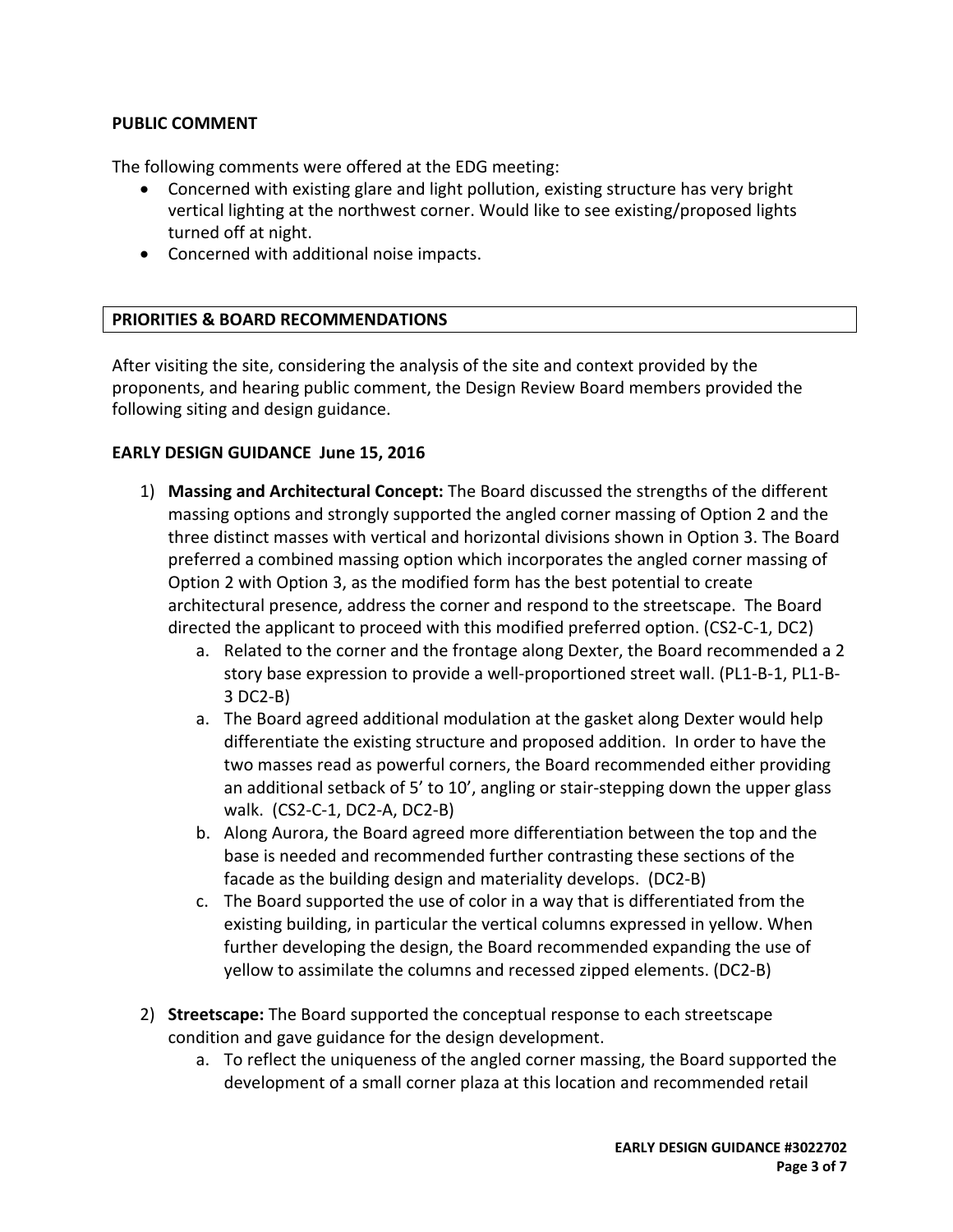porosity, differentiated ground level treatment and pedestrian amenities to engage and interact with the streetscape. (Guidelines PL1‐B, PL3‐C)

- b. For the frontage adjacent to the hillclimb, the Board noted that this condition presented a wayfinding opportunity and recommended developing the landscape and ground plan with the potential for visual connection. The Board requested a pedestrian level view of the hillclimb at the next meeting. The Board also noted the hillclimb stair can be slippery and encouraged adding a railing next to the building to address pedestrian safety. (PL1‐B‐1, PL1‐B‐3, PL2‐D‐1)
- a. The Board acknowledged that Aurora is a difficult street to walk along and supported the proposed landscape as it helps buffer the pedestrian environment. (PL1‐B‐1, PL2‐B, PL3)
- 3) **Service entry:** The Board discussed the existing and proposed vehicular and loading entries and recommended pedestrian cues, such as scoring or paving change to indicate the entries. (DC1‐C‐1, DC1‐C‐2, DC1‐C‐4)
- 4) **Landscape and Open Spaces:** The Board encouraged developing the open space in conjunction with the architectural concept to ensure that interior and exterior spaces relate well to each other and requested more information about this relationship at the next meeting. (DC3‐A‐1)
- 5) **Lighting and Signage:** Acknowledging the public concern regarding lighting, the Board recommended developing a lighting plan, mindful of night light pollution and glare impacts. The Board requested a lighting plan and proposed signage for the next meeting. (DC4‐B‐1, DC4‐B‐2, DC4‐C‐2)

# **DESIGN REVIEW GUIDELINES**

The priority Citywide and Neighborhood guidelines identified by the Board as Priority Guidelines are summarized below, while all guidelines remain applicable. For the full text please visit the Design Review website.

# **CONTEXT & SITE**

**CS1 Natural Systems and Site Features: Use natural systems/features of the site and its surroundings as a starting point for project design.**

# **CS1‐C Topography**

**CS1‐C‐1. Land Form:** Use natural topography and desirable landforms to inform project design.

**CS1‐C‐2. Elevation Changes:** Use the existing site topography when locating structures and open spaces on the site.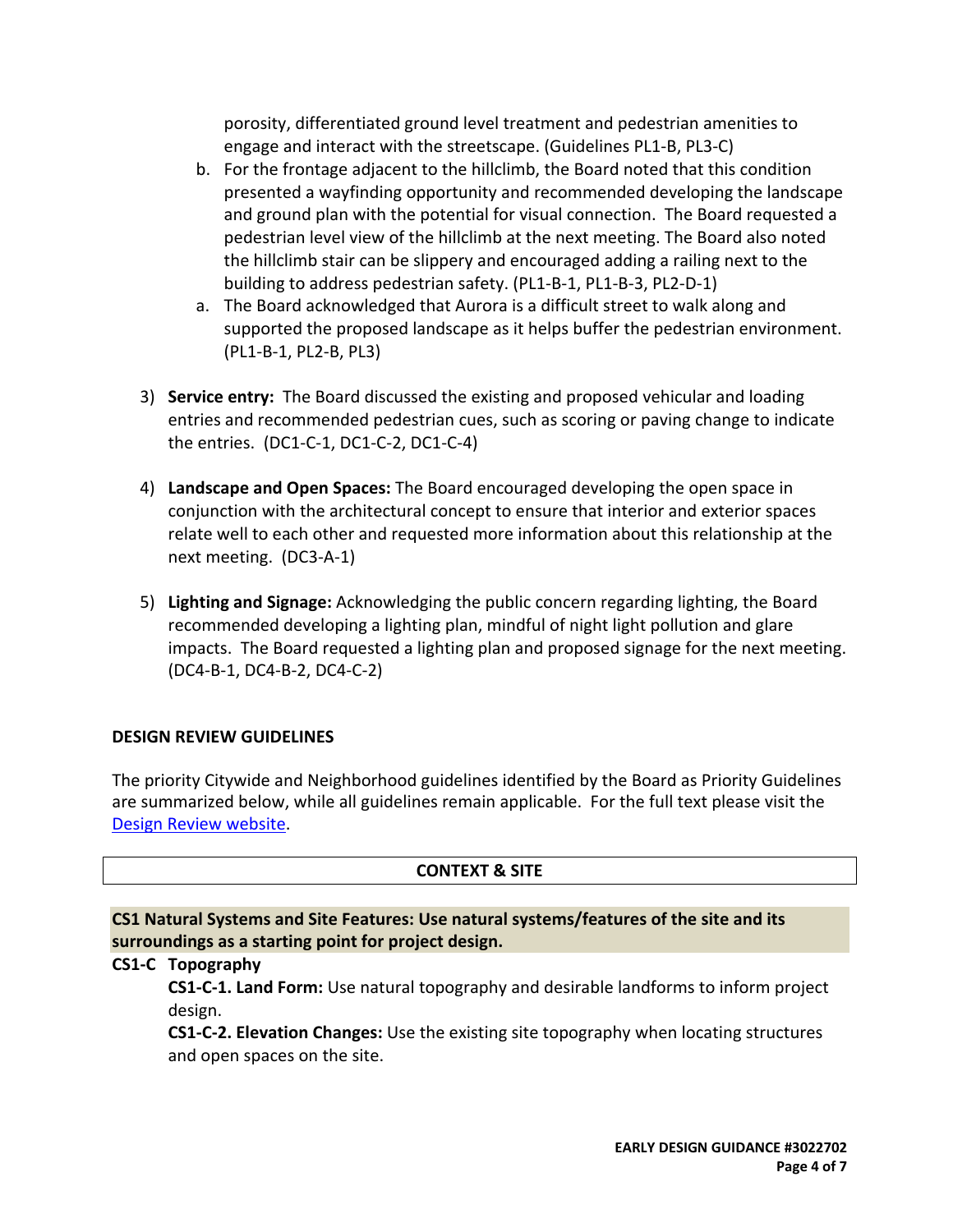## *South Lake Union Supplemental Guidance:*

# **CS1‐I Responding To Site Characteristics**

**CS1‐I‐i. Sustainable Design:** New development is encouraged to take advantage of site configuration to accomplish sustainability goals. The Board is generally willing to recommend departures from development standards if they are needed to achieve sustainable design. Refer to the Leadership in Energy and Environmental Design\* (LEED) manual which provides additional information

**CS2 Urban Pattern and Form: Strengthen the most desirable forms, characteristics, and patterns of the streets, block faces, and open spaces in the surrounding area.**

## **CS2‐C Relationship to the Block**

**CS2‐C‐1. Corner Sites:** Corner sites can serve as gateways or focal points; both require careful detailing at the first three floors due to their high visibility from two or more streets and long distances.

## **PUBLIC LIFE**

## **PL1 Connectivity: Complement and contribute to the network of open spaces around the site and the connections among them.**

## **PL1‐B Walkways and Connections**

**PL1‐B‐1. Pedestrian Infrastructure:** Connect on‐site pedestrian walkways with existing public and private pedestrian infrastructure, thereby supporting pedestrian connections within and outside the project.

**PL1‐B‐3. Pedestrian Amenities:** Opportunities for creating lively, pedestrian oriented open spaces to enliven the area and attract interest and interaction with the site and building should be considered.

**PL2 Walkability: Create a safe and comfortable walking environment that is easy to navigate and well‐connected to existing pedestrian walkways and features.**

## **PL2‐C Weather Protection**

**PL2‐C‐1. Locations and Coverage:** Overhead weather protection is encouraged and should be located at or near uses that generate pedestrian activity such as entries, retail uses, and transit stops.

# **PL2‐D Wayfinding**

**PL2‐D‐1. Design as Wayfinding:** Use design features as a means of wayfinding wherever possible.

**PL3 Street‐Level Interaction: Encourage human interaction and activity at the street‐level with clear connections to building entries and edges.**

## **PL3‐C Retail Edges**

**PL3‐C‐1. Porous Edge:** Engage passersby with opportunities to interact visually with the building interior using glazing and transparency. Create multiple entries where possible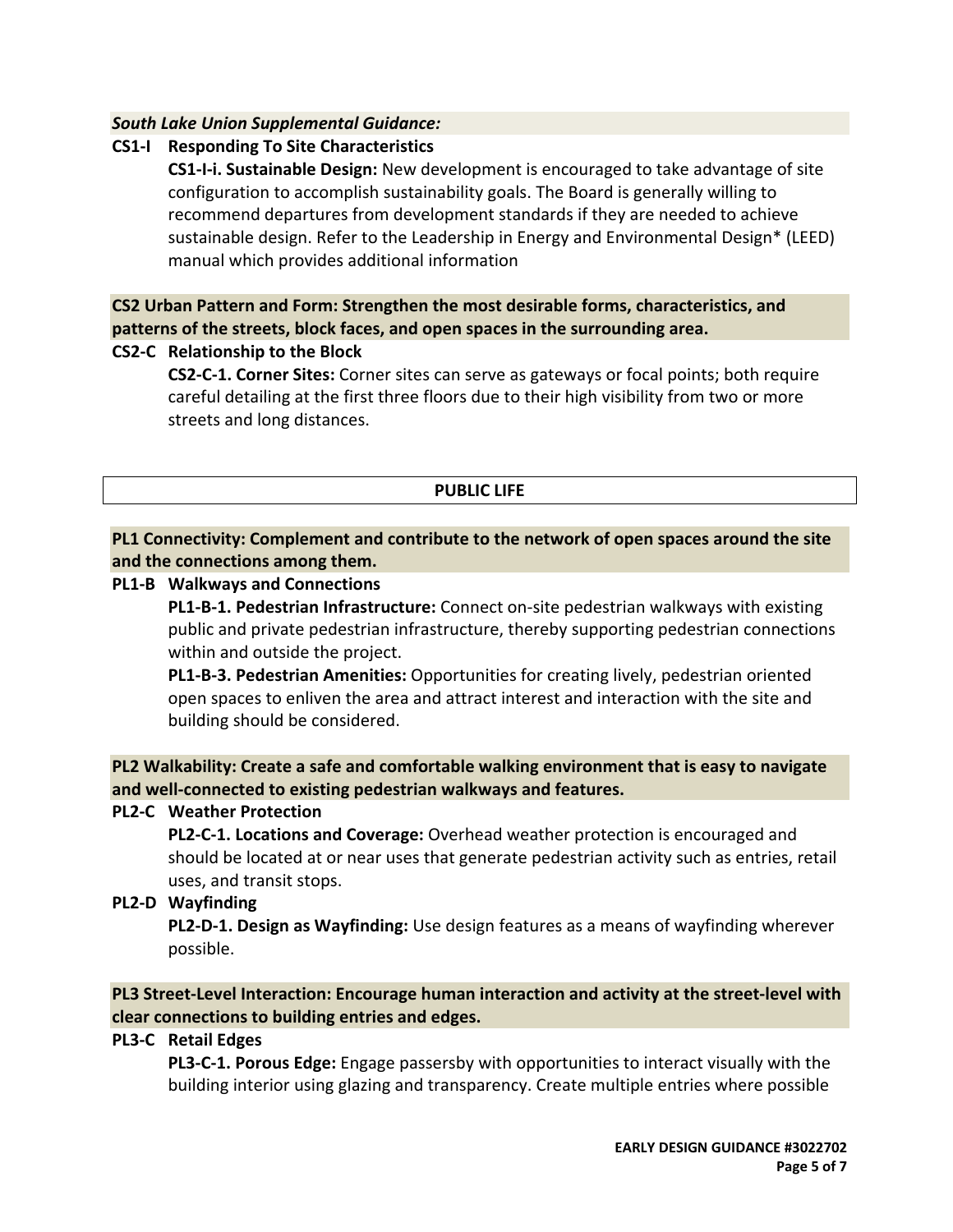and make a physical and visual connection between people on the sidewalk and retail activities in the building.

**PL3‐C‐2. Visibility:** Maximize visibility into the building interior and merchandise displays. Consider fully operational glazed wall‐sized doors that can be completely opened to the street, increased height in lobbies, and/or special lighting for displays.

#### **DESIGN CONCEPT**

#### **DC1 Project Uses and Activities: Optimize the arrangement of uses and activities on site.**

## **DC1‐C Parking and Service Uses**

**DC1‐C‐1. Below‐Grade Parking:** Locate parking below grade wherever possible. Where a surface parking lot is the only alternative, locate the parking in rear or side yards, or on lower or less visible portions of the site.

**DC1‐C‐4. Service Uses:** Locate and design service entries, loading docks, and trash receptacles away from pedestrian areas or to a less visible portion of the site to reduce possible impacts of these facilities on building aesthetics and pedestrian circulation.

**DC2 Architectural Concept: Develop an architectural concept that will result in a unified and functional design that fits well on the site and within its surroundings.**

## **DC2‐B Architectural and Facade Composition**

**DC2‐B‐1. Façade Composition:** Design all building facades—including alleys and visible roofs— considering the composition and architectural expression of the building as a whole. Ensure that all facades are attractive and well-proportioned.

# **DC3 Open Space Concept: Integrate open space design with the building design so that they complement each other.**

## **DC3‐A Building‐Open Space Relationship**

**DC3‐A‐1. Interior/Exterior Fit:** Develop an open space concept in conjunction with the architectural concept to ensure that interior and exterior spaces relate well to each other and support the functions of the development.

## **DC4 Exterior Elements and Finishes: Use appropriate and high quality elements and finishes for the building and its open spaces.**

## **DC4‐B Signage**

**DC4‐B‐1. Scale and Character:** Add interest to the streetscape with exterior signs and attachments that are appropriate in scale and character to the project and its environs. **DC4‐B‐2. Coordination with Project Design:** Develop a signage plan within the context of architectural and open space concepts, and coordinate the details with façade design, lighting, and other project features to complement the project as a whole, in addition to the surrounding context.

## **DC4‐C Lighting**

**DC4‐C‐2. Avoiding Glare:** Design project lighting based upon the uses on and off site, taking care to provide illumination to serve building needs while avoiding off‐site night glare and light pollution.